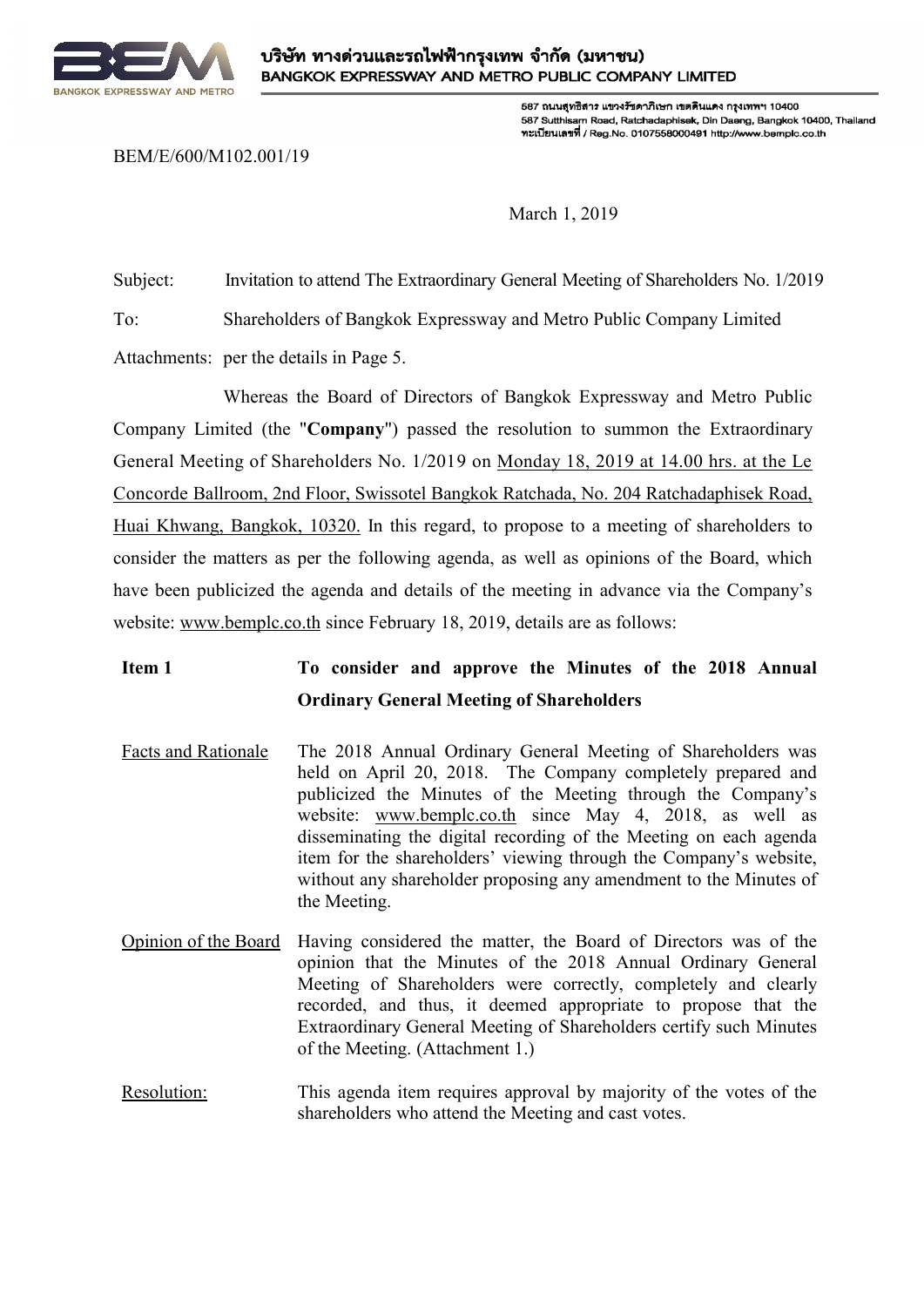

**Item 2 To consider and approve the Settlement of the Disputes with the Expressway Authority of Thailand by means of Review and Amendment of the Second Stage Expressway Agreement, the Agreement for the Extension of the Second Stage Expressway System (Sector D), and the Bang Pa-in - Pak Kret Expressway Agreement**

Facts and Rationale Bangkok Expressway and Metro Public Company Limited (the Company) and Northern Bangkok Expressway Company Limited (the Subsidiary) have obtained concessions from the Expressway Authority of Thailand (EXAT). During the periods of operations under the Concession Agreements, the Company/the Subsidiary had disputes with EXAT under the Second Stage Expressway Agreement, the Agreement for the Extension of the Second Stage Expressway System (Sector D), and the Bang Pa-in - Pak Kret Expressway Agreement, in the panel proceedings, the arbitral proceedings, and the administrative court's proceedings, including the disputes under the agreements which had the same issue or as connected with the disputes which were filed with the courts and the Arbitral Tribunal. The total value of the disputes, including interest calculated until December 31, 2018, is approximately Baht 137,517 Million.

> On September 21, 2018, the Supreme Administrative Court rendered the judgment on impacts from the competing road, requiring EXAT to compensate the Subsidiary for such impacts from the competing road. As such dispute was of very high value, the Council of Ministers then passed the resolution requiring that such state agency shall conduct negotiations with its disputing parties to mitigate the damage of the state and to ensure the justice for the people, provided that such negotiations shall be conducted transparently and legitimately by mainly taking into account the benefits of the nation. In this regard, EXAT and the Company/the Subsidiary have reached a mutual agreement to settle the disputes in the best interests of the state, people and in fairness to both contractual parties.

> EXAT and the Company/the Subsidiary have agreed to settle the disputes which have the total value of approximately Baht 137,517 Million, by means of review and amendment of the Second Stage Expressway Agreement, the Agreement for the Extension of the Second Stage Expressway System (Sector D), and the Bang Pa-in - Pak Kret Expressway Agreement, whereby the three Concession Agreements have been agreed to be extended to end in 2057, provided that the Company shall have the duty to invest in improvement of the Second Stage Expressway in the total amount of approximately Baht 31,500 Million.

> In this regard, EXAT will propose the results of the negotiation to the Cabinet for an approval in accordance with the Private Investment in State Undertakings Act B.E. 2556 (2013), which may be changed from the results as mentioned above.

Opinion of the Board Having considered the matter, the Board of Directors, excluding the interested directors, was of the opinion that the settlement of the disputes with EXAT by means of review and amendment of the Concession Agreements would be beneficial to the Company, and thus,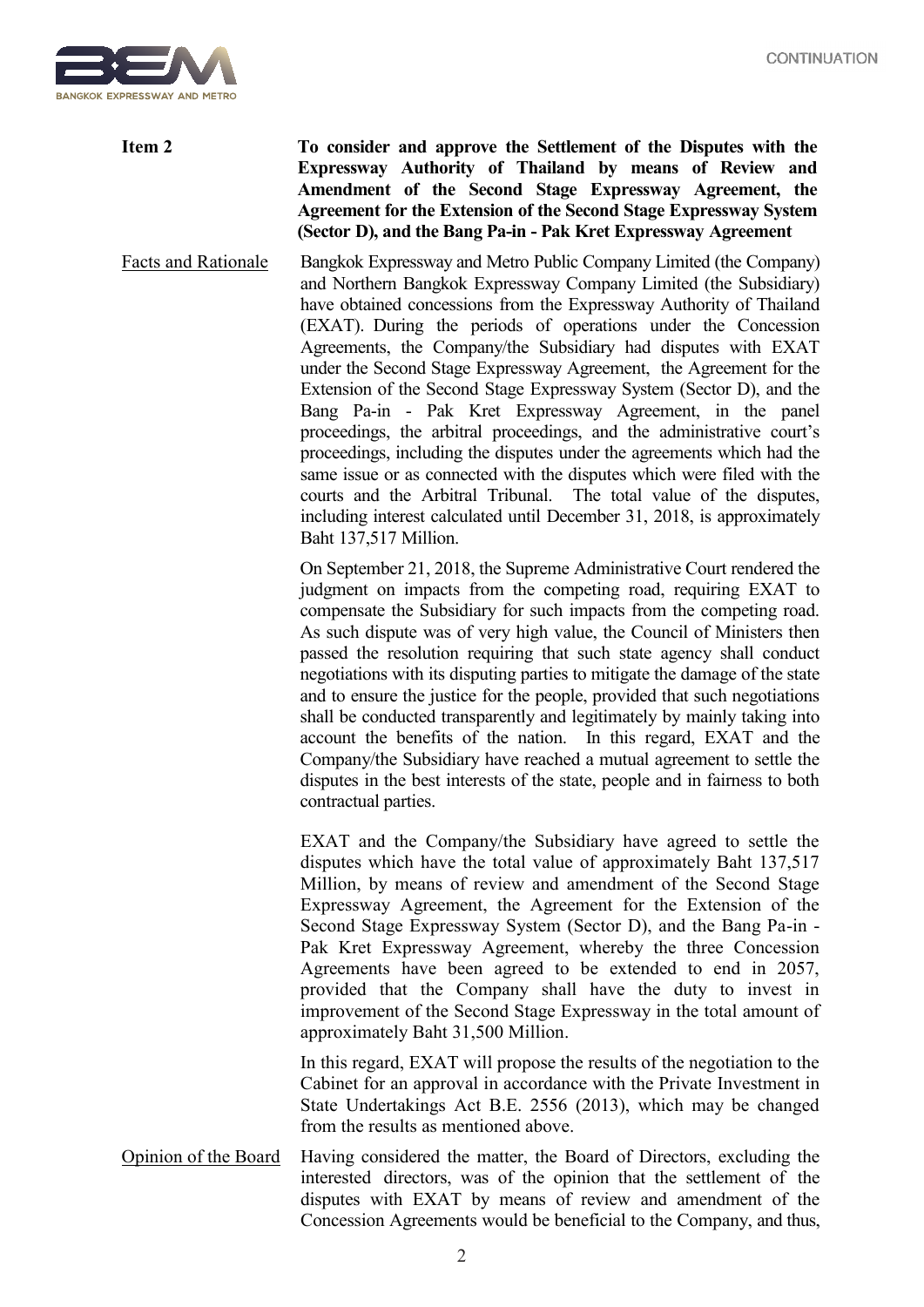

it deemed appropriate to propose that the Extraordinary General Meeting of Shareholders No.1/2019 consider approving the following:

- 1) That the Company and the Subsidiary shall settle the disputes with the Expressway Authority of Thailand by means of review and amendment of the Second Stage Expressway Agreement, the Agreement for the Extension of the Second Stage Expressway System (Sector D), and the Bang Pa-in - Pak Kret Expressway Agreement;
- 2) In case there are changes in the dispute settlement agreement, the Board of Directors shall be authorized to consider approving amendment in accordance with the results of the final negotiation and the resolution of the Council of Ministers and shall be authorized to approve details of the agreements, as well as taking any necessary actions to sign the agreements with the Expressway Authority of Thailand until completion.

For consideration, the Board of Directors' Meeting has resolved to approve the appointment of Capital Advantage Co., Ltd. and OptAsia Capital Co., Ltd., as its Independent Financial Advisors, to provide opinions on justification and benefits for the Company, price fairness and conditions of the transaction on disposal of assets. The Independent Financial Advisors neither hold any share in the Company nor have any relationship with the Company. (Attachment 2. to 4.)

Resolution: This agenda item requires votes of not less than three-fourths of the total number of votes of the shareholders attending the meeting and having the right to vote, excluding the interested shareholders.

## **Item 3 To consider other matter (if any)**

You are therefore invited to attend the Meeting on the date, and at the time and place as mentioned above. **Shareholders can register from 12.00 hours**. Should any shareholders wish to appoint another person as a proxy to attend and vote at this Meeting, please fill in the details and sign the proxy form as attached herewith per Attachment 9.

Should you wish to appoint the Company's independent director as your proxy to vote as your desire, you may appoint Mr. Vitoon Tejatussanasoontorn, Chairman of Audit Committee Member and independent director without any interest in the agenda items proposed in this Meeting. The details of the independent director are in Attachment 5.

Please send the proxy form to the Company by **Monday, March 11, 2019**, or submit it to the registration desk prior to attending the Meeting. It is recommended that you or your proxy holder bring all documents and evidence to be declared according to Attachment 6. The Company will conduct the Meeting in accordance with the procedures for participation and casting votes as detailed in Attachment 7, and in accordance with the Company's Articles of Association and Laws Regarding the Shareholders Meeting, as detailed in Attachment 10.

By resolution of the Board of Directors<br>  $\frac{1}{2}$ 

(Dr. Virabongsa Ramangkura) Chairman of the Board of Directors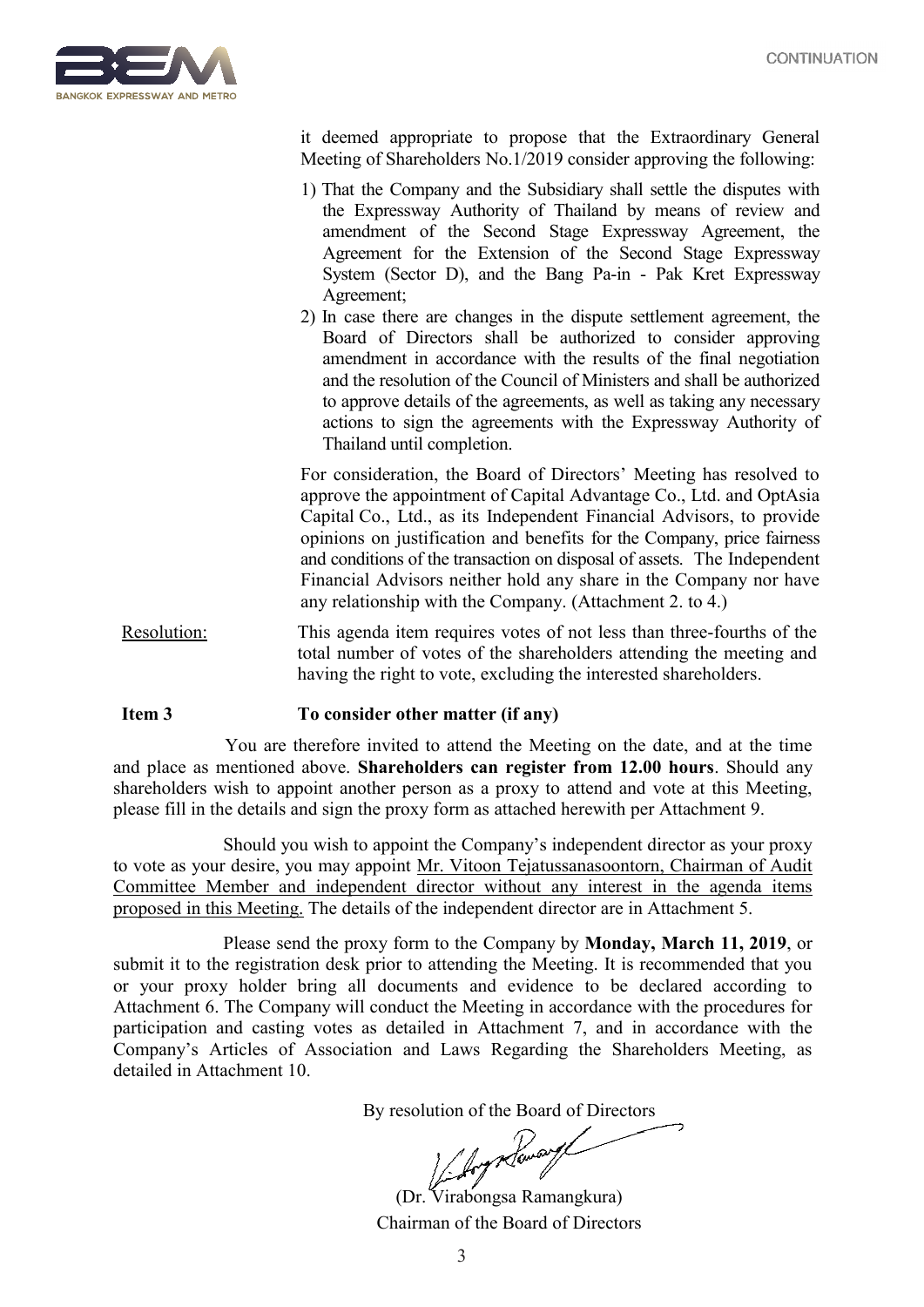

- Remarks: 1. As for shareholders or proxy holders attending the Meeting, please bring the Registration Form to show at the registration desk on the date of the Meeting so as to expedite the registration process.
	- 2. Proxy Form A., Form B., or Form C. (Form C. is used only for a foreign investor appointing a share custodian in Thailand) is available for download on www.bemplc.co.th>Investor Relations>Shareholders Meeting>Invitation to the Extraordinary Shareholders' Meeting> the Extraordinary Shareholders' Meeting No.1/2019 (it is recommended that Proxy Form B. be used as you could vote clearly).

For shareholders appointing proxy, kindly submit the proxy in advance to Managing Director Office, Bangkok Expressway and Metro Public Company Limited (Branch Office (1)).

No.238/7 Asoke-Din Daeng Road, Bang Kapi Subdistrict, Huai Khwang District, Bangkok 10310.

As for shareholders appointing proxy, the Company has prepared the stamp duty to be affixed on the proxy form for the proxy holders at the registration desk to attend the Meeting.

3. For shareholders who may have questions concerning the above agenda items, kindly submit your questions or suggestions at:

Mrs. Manatsavee Subchavaroj or Miss. Pattra Vongsaruk

Managing Director Office :

| E-mail address | : companysecretary@bemplc.co.th   |
|----------------|-----------------------------------|
| Facsimile      | : 0.26414610                      |
| Telephone      | $: 0.2641$ 4611 Ext. 8141 or 8700 |

- 4. The Extraordinary General Meeting of Shareholders No.1/2019 shall be proceeding with the meeting in Thai language. In case of foreigners, Please come with translator for correctly and completely of informations.
- 5. The Company will provide snacks and beverages for shareholders and proxy holders who attend the meeting.